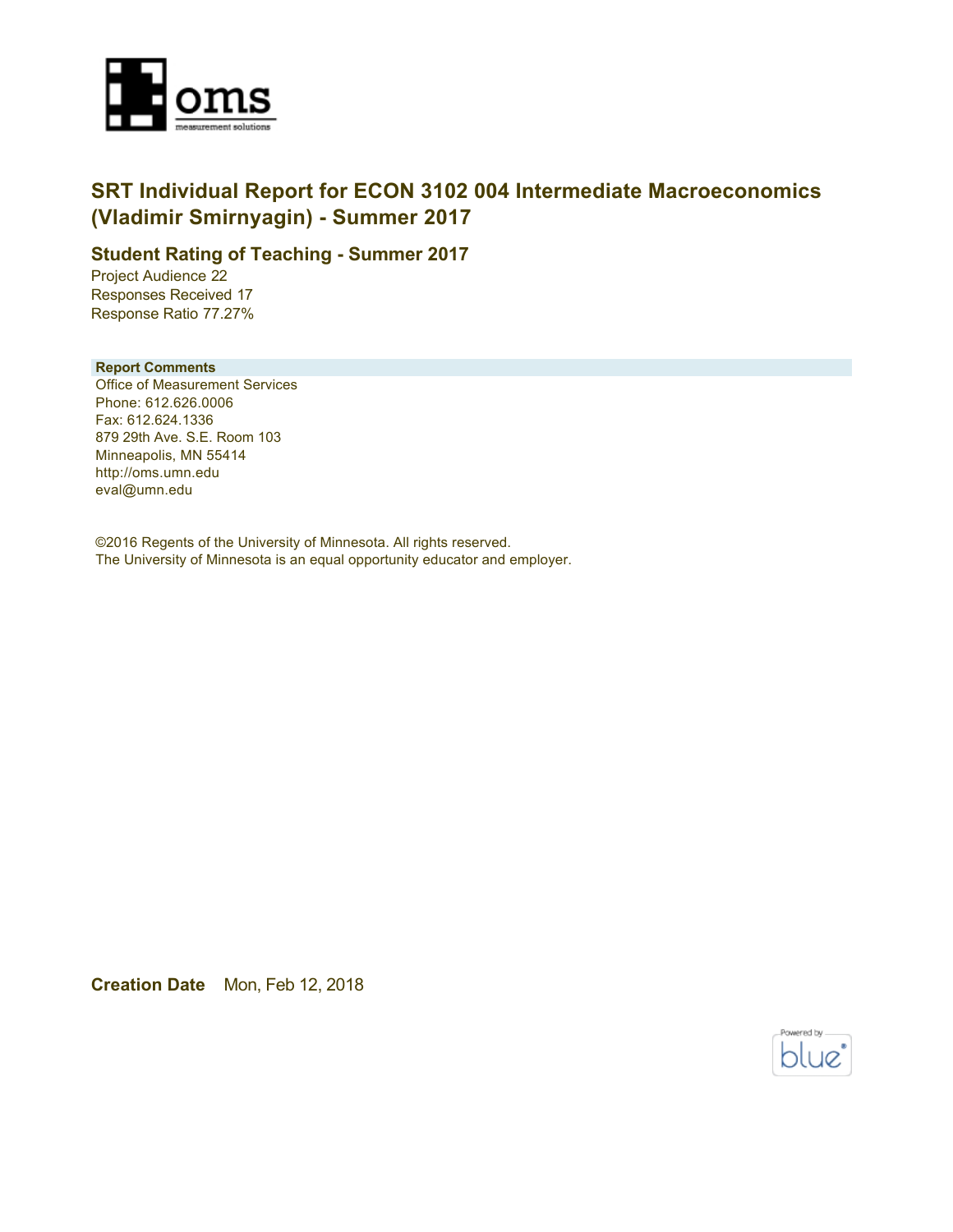SRT Individual Report for ECON 3102 004 Intermediate Macroeconomics (Vladimir Smirnyagin) - Summer 2017

#### **Letter from the Director**

In April 2014, the University Senate approved the updated Student Rating of Teaching (SRT) form. The SRT is expected to improve how teaching is assessed by students and help instructors better understand how they can improve their teaching. The SRT results are linked to the University's Student Learning Outcomes (<http://www.slo.umn.edu>).

The updated Student Rating of Teaching is divided into two major sections and two supplemental questions:

- Section 1: Instructor Ratings This section contains five questions for students to rate their instructor and an open-ended question: "What did the instructor do that most helped your learning?"
- Section 2: Course Ratings This section contains six questions for students to rate their course and an open-ended question: "What suggestions do you have for improving this course?"
- Supplemental Questions
	- Did you take this course because it was required or was an elective?
	- How would you rate the physical environment in which you take this class, especially the classroom facilities, including your ability to see, hear, concentrate and participate?

Included in this report are summary statistics for the five Instructor items, the six Course items and the two Supplemental items. If students were administered the online version of the SRT, their specific responses to the open-ended questions are also provided with this summary report.

Beginning Spring Semester 2015, SRT reports will be generated regardless of class size and provided to instructors and Department Chairs/Heads. Please be aware that reports based on small sample sizes need to be interpreted with caution.

For a fuller interpretation of the items and suggestions for improving instruction, please refer to the SRT User's Manual. This Manual, as well as other very useful SRT information, may be found at the SRT website:<http://oms.umn.edu/srt>. For an updated list of training resources, workshops and other sources for instructional support, you may also contact the Center for Teaching and Learning (CTL) (<http://www1.umn.edu/ohr/teachlearn>).

Thank you.

Aroma

Thomas E. Dohm, Ph.D.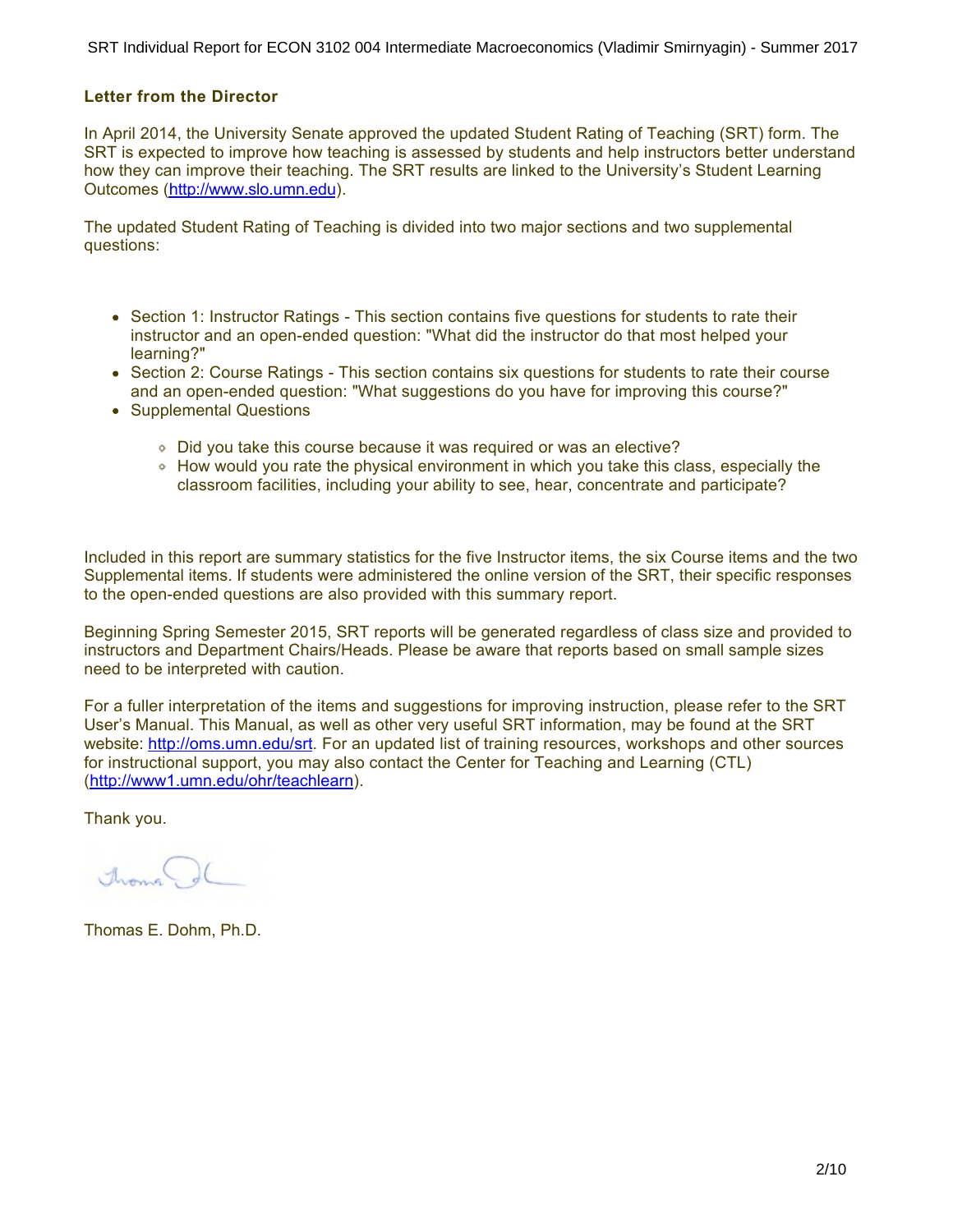## **Instructor Items Carefully read each statement and select a response: - Score**

| <b>Overall</b>                                                                       | Mean 4.90- |      |      |      |      |      |      |
|--------------------------------------------------------------------------------------|------------|------|------|------|------|------|------|
|                                                                                      | 0.00       | 1.00 | 2.00 | 3.00 | 4.00 | 5.00 | 6.00 |
| 1. The instructor was well prepared<br>for class.                                    | Mean 5.24- |      |      |      |      |      |      |
|                                                                                      | 0.00       | 1.00 | 2.00 | 3.00 | 4.00 | 5.00 | 6.00 |
| 2. The instructor presented the<br>subject matter clearly.                           | Mean 4.56- |      |      |      |      |      |      |
|                                                                                      | 0.00       | 1.00 | 2.00 | 3.00 | 4.00 | 5.00 | 6.00 |
| 3. The instructor provided feedback<br>intended to improve my course<br>performance. | Mean 4.25  |      |      |      |      |      |      |
|                                                                                      | 0.00       | 1.00 | 2.00 | 3.00 | 4.00 | 5.00 | 6.00 |
| 4. The instructor treated me with<br>respect.                                        | Mean 5.59- |      |      |      |      |      |      |
|                                                                                      | 0.00       | 1.00 | 2.00 | 3.00 | 4.00 | 5.00 | 6.00 |
| 5. I would recommend this instructor<br>to other students.                           | Mean 4.71- |      |      |      |      |      |      |
|                                                                                      | 0.00       | 1.00 | 2.00 | 3.00 | 4.00 | 5.00 | 6.00 |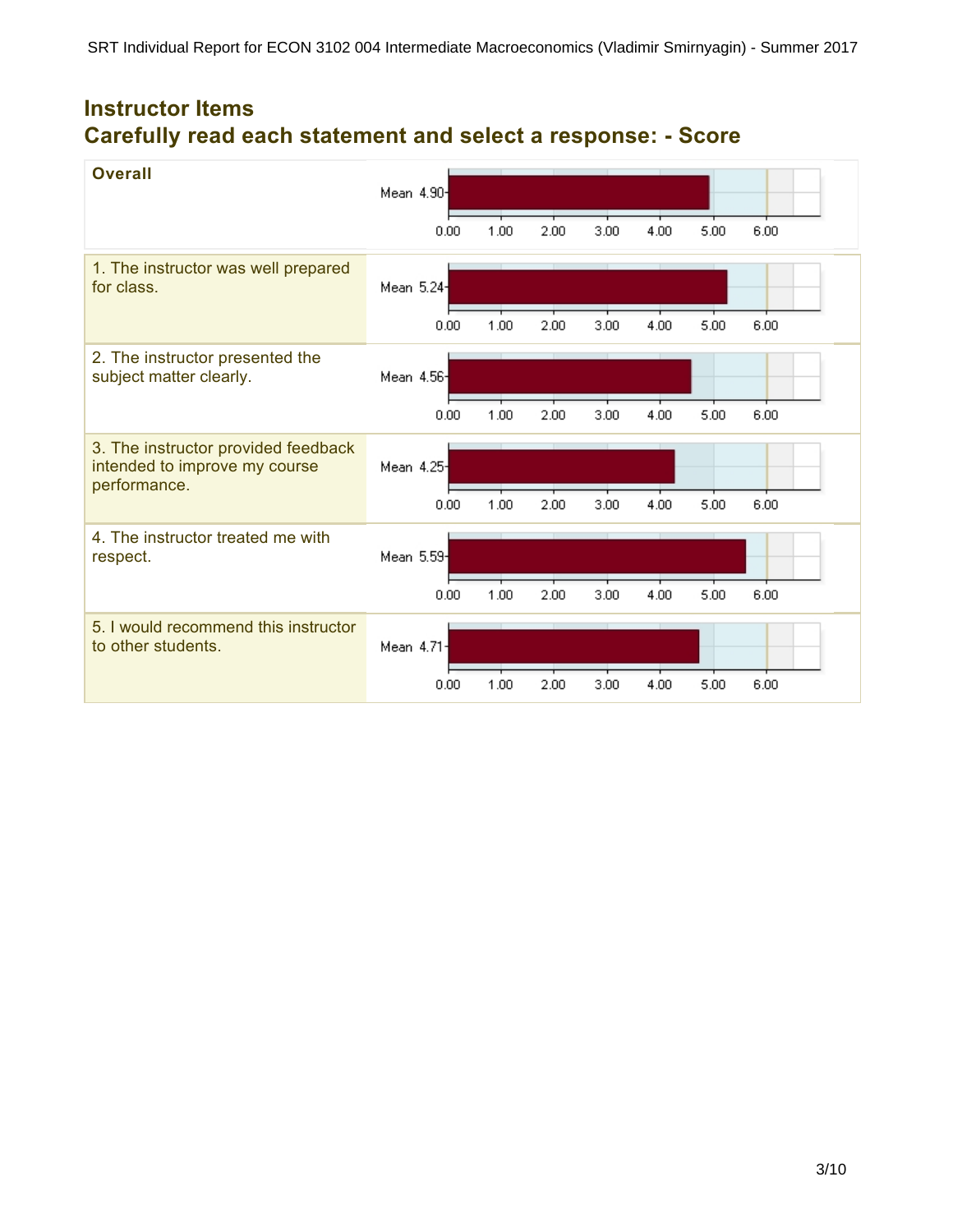### **Instructor Items Carefully read each statement and select a response: - Frequency**

1. The instructor was well prepared for class.



| <b>Statistics</b>         | <b>Value</b> |
|---------------------------|--------------|
| Mean                      | 5.24         |
| Median                    | 6.00         |
| <b>Standard Deviation</b> | 1.30         |

#### 3. The instructor provided feedback intended to improve my course performance.



| <b>Statistics</b>         | <b>Value</b> |
|---------------------------|--------------|
| Mean                      | 4.25         |
| Median                    | 4.00         |
| <b>Standard Deviation</b> | 1.29         |

### 5. I would recommend this instructor to other students.



| <b>Statistics</b>         | <b>Value</b> |
|---------------------------|--------------|
| Mean                      | 4.71         |
| Median                    | 5.00         |
| <b>Standard Deviation</b> | 1.40         |

2. The instructor presented the subject matter clearly.



| <b>Statistics</b>         | <b>Value</b> |
|---------------------------|--------------|
| Mean                      | 4.56         |
| Median                    | 5.00         |
| <b>Standard Deviation</b> | 1.46         |

### 4. The instructor treated me with respect.

| 6 Strongly Agree      |              | 11 64.71% |    |     |      |
|-----------------------|--------------|-----------|----|-----|------|
| 5 Agree               | 5            | 29.41%    |    |     |      |
| 4 Somewhat Agree      | $\mathbf{1}$ | 5.88%     |    |     |      |
| 3 Somewhat Disagree 0 |              | 0.00%     |    |     |      |
| 2 Disagree            |              | 0.00%     |    |     |      |
| 1 Strongly Disagree   | ο            | $0.00\%$  |    |     |      |
| Total                 | 17           |           | 0% | 50% | 1በበ% |

| <b>Statistics</b>         | <b>Value</b> |
|---------------------------|--------------|
| Mean                      | 5.59         |
| <b>Median</b>             | 6.00         |
| <b>Standard Deviation</b> | 0.62         |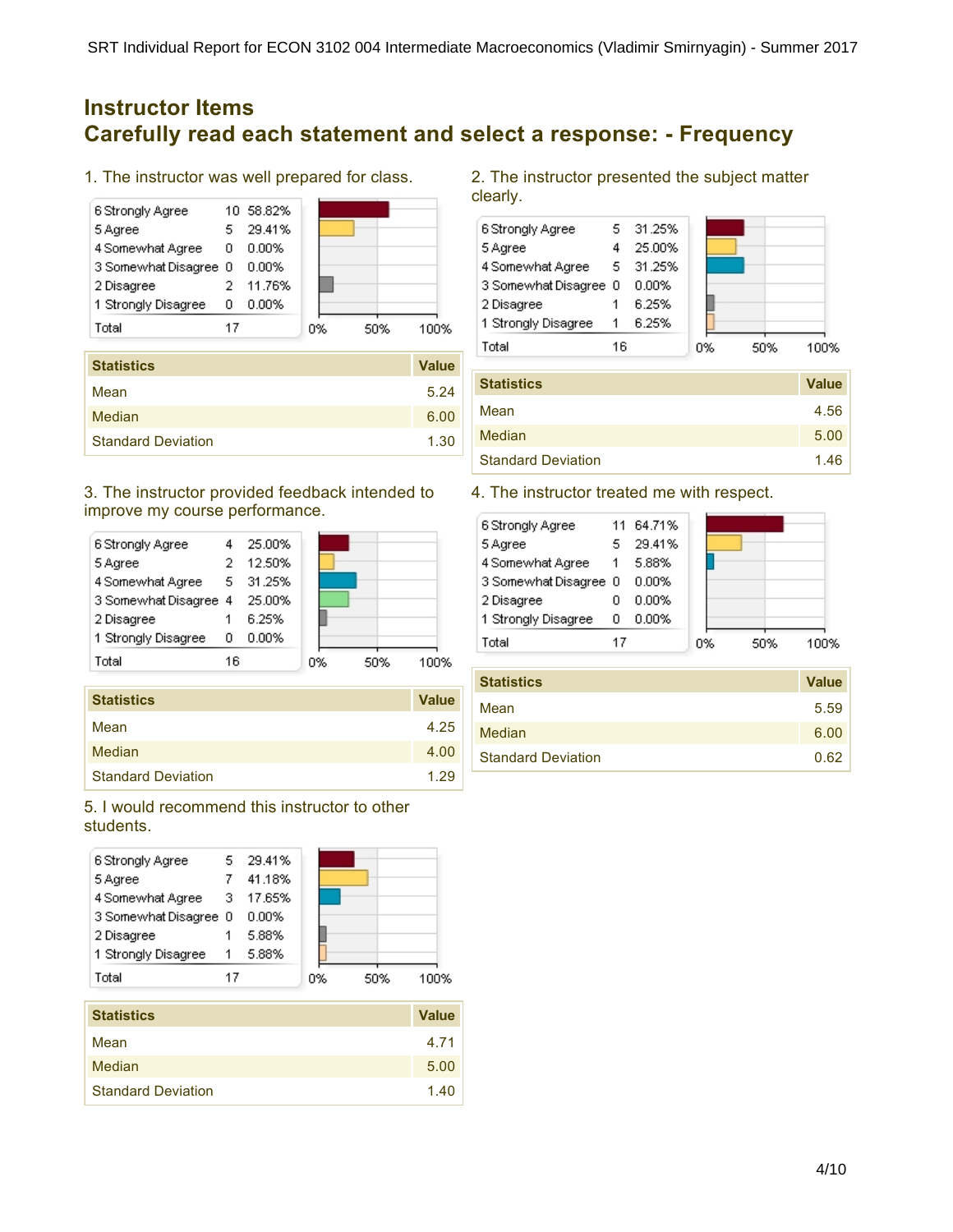# **Did you take this course because it was required or was it an elective?**

| Required                                     |    | 16 100.00% |    |             |
|----------------------------------------------|----|------------|----|-------------|
| Required, but one of several choices 0 0.00% |    |            |    |             |
| Elective                                     |    | 0.00%      |    |             |
| Total                                        | 16 |            | 0% | 50%<br>100% |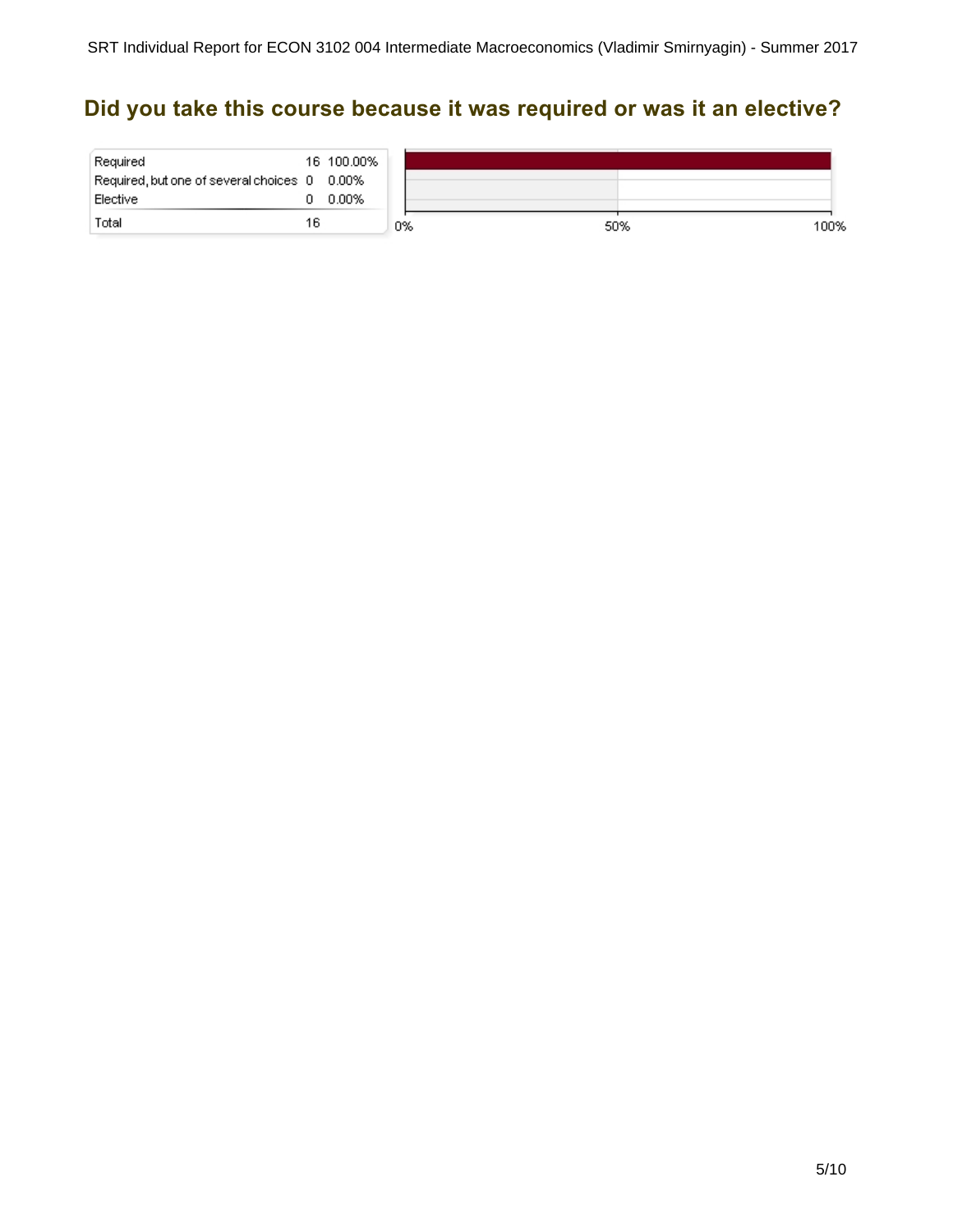## **Course Items Carefully read each statement and select a response: - Score**

| <b>Overall</b>                                                                           | Mean 4.284             |      |      |      |      |      |      |
|------------------------------------------------------------------------------------------|------------------------|------|------|------|------|------|------|
|                                                                                          | 0.00                   | 1.00 | 2.00 | 3.00 | 4.00 | 5.00 | 6.00 |
| 1. I have a deeper understanding of<br>the subject matter as a result of this<br>course. | Mean 4.63 <sup>-</sup> |      |      |      |      |      |      |
|                                                                                          | 0.00                   | 1.00 | 2.00 | 3.00 | 4.00 | 5.00 | 6.00 |
| 2. My interest in the subject matter<br>was stimulated by this course.                   | Mean 4.50-             |      |      |      |      |      |      |
|                                                                                          | 0.00                   | 1.00 | 2.00 | 3.00 | 4.00 | 5.00 | 6.00 |
| 3. Instructional technology<br>employed in this course was<br>effective.                 | Mean 4.00-             |      |      |      |      |      |      |
|                                                                                          | 0.00                   | 1.00 | 2.00 | 3.00 | 4.00 | 5.00 | 6.00 |
| 4. The grading standards for this<br>course were clear.                                  | Mean 3.63 <sup>-</sup> |      |      |      |      |      |      |
|                                                                                          | 0.00                   | 1.00 | 2.00 | 3.00 | 4.00 | 5.00 | 6.00 |
| 5. I would recommend this course to<br>other students.                                   | Mean 4.50-             |      |      |      |      |      |      |
|                                                                                          | 0.00                   | 1.00 | 2.00 | 3.00 | 4.00 | 5.00 | 6.00 |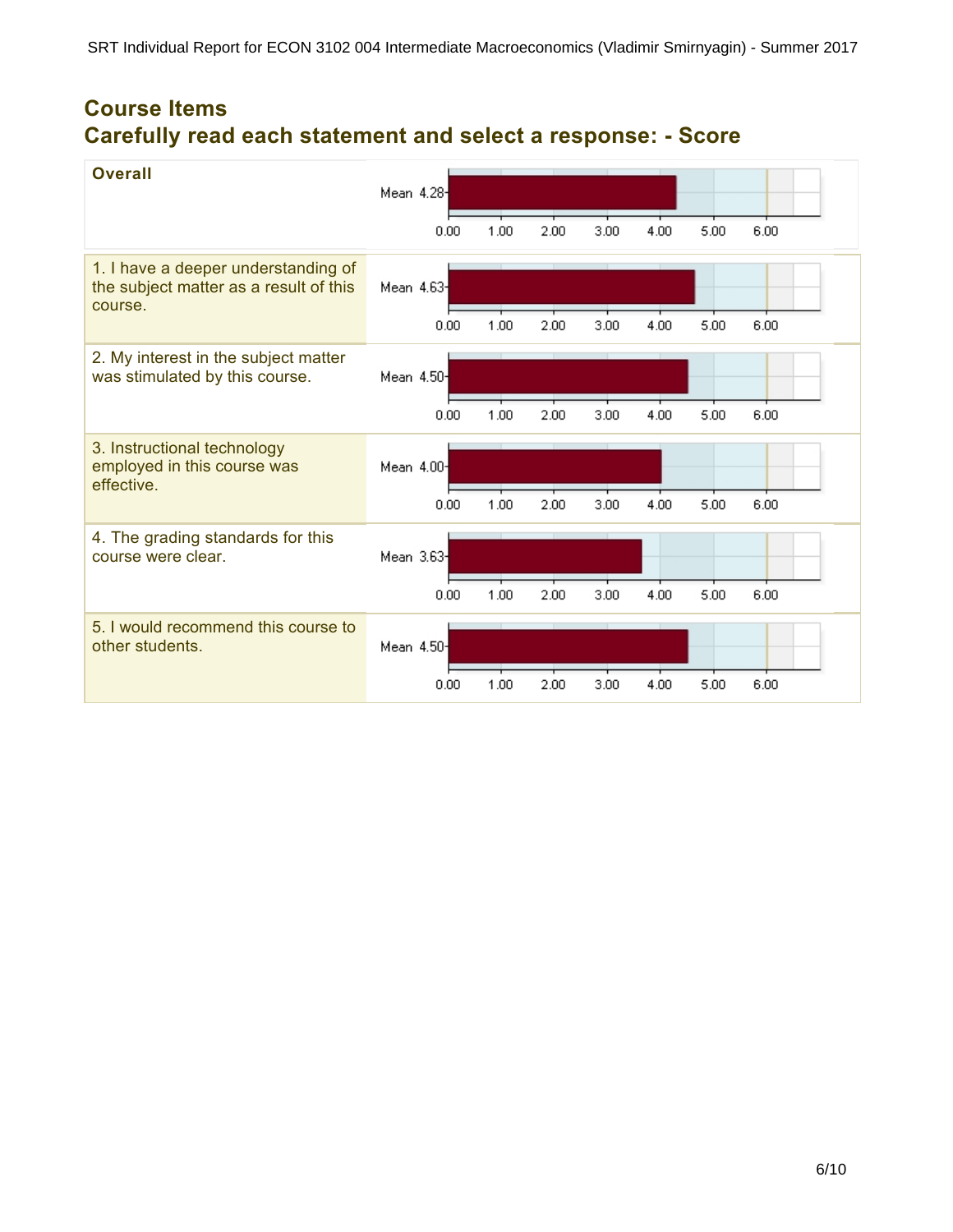### **Course Items Carefully read each statement and select a response: - Frequency**

1. I have a deeper understanding of the subject matter as a result of this course.



| <b>Statistics</b>         | <b>Value</b> |
|---------------------------|--------------|
| Mean                      | 4.63         |
| <b>Median</b>             | 5.00         |
| <b>Standard Deviation</b> | 1.50         |

#### 3. Instructional technology employed in this course was effective.



| <b>Statistics</b>         | <b>Value</b> |
|---------------------------|--------------|
| Mean                      | 4.00         |
| Median                    | 4.00         |
| <b>Standard Deviation</b> | 1.63         |

5. I would recommend this course to other students.



| <b>Statistics</b>         | <b>Value</b> |
|---------------------------|--------------|
| Mean                      | 4.50         |
| Median                    | 5.00         |
| <b>Standard Deviation</b> | 1.41         |

2. My interest in the subject matter was stimulated by this course.



| <b>Statistics</b>         | <b>Value</b> |
|---------------------------|--------------|
| Mean                      | 4.50         |
| Median                    | 5.00         |
| <b>Standard Deviation</b> | 1.67         |

#### 4. The grading standards for this course were clear.

| 6 Strongly Agree             |    | 18.75% |    |     |      |
|------------------------------|----|--------|----|-----|------|
| 5 Agree                      |    | 12.50% |    |     |      |
| 4 Somewhat Agree             | 4  | 25.00% |    |     |      |
| 3 Somewhat Disagree 2 12.50% |    |        |    |     |      |
| 2 Disagree                   |    | 18.75% |    |     |      |
| 1 Strongly Disagree 2 12.50% |    |        |    |     |      |
| Total                        | 16 |        | 0% | 50% | 100% |

| <b>Statistics</b>         | <b>Value</b> |
|---------------------------|--------------|
| Mean                      | 3.63         |
| Median                    | 4.00         |
| <b>Standard Deviation</b> | 1.71         |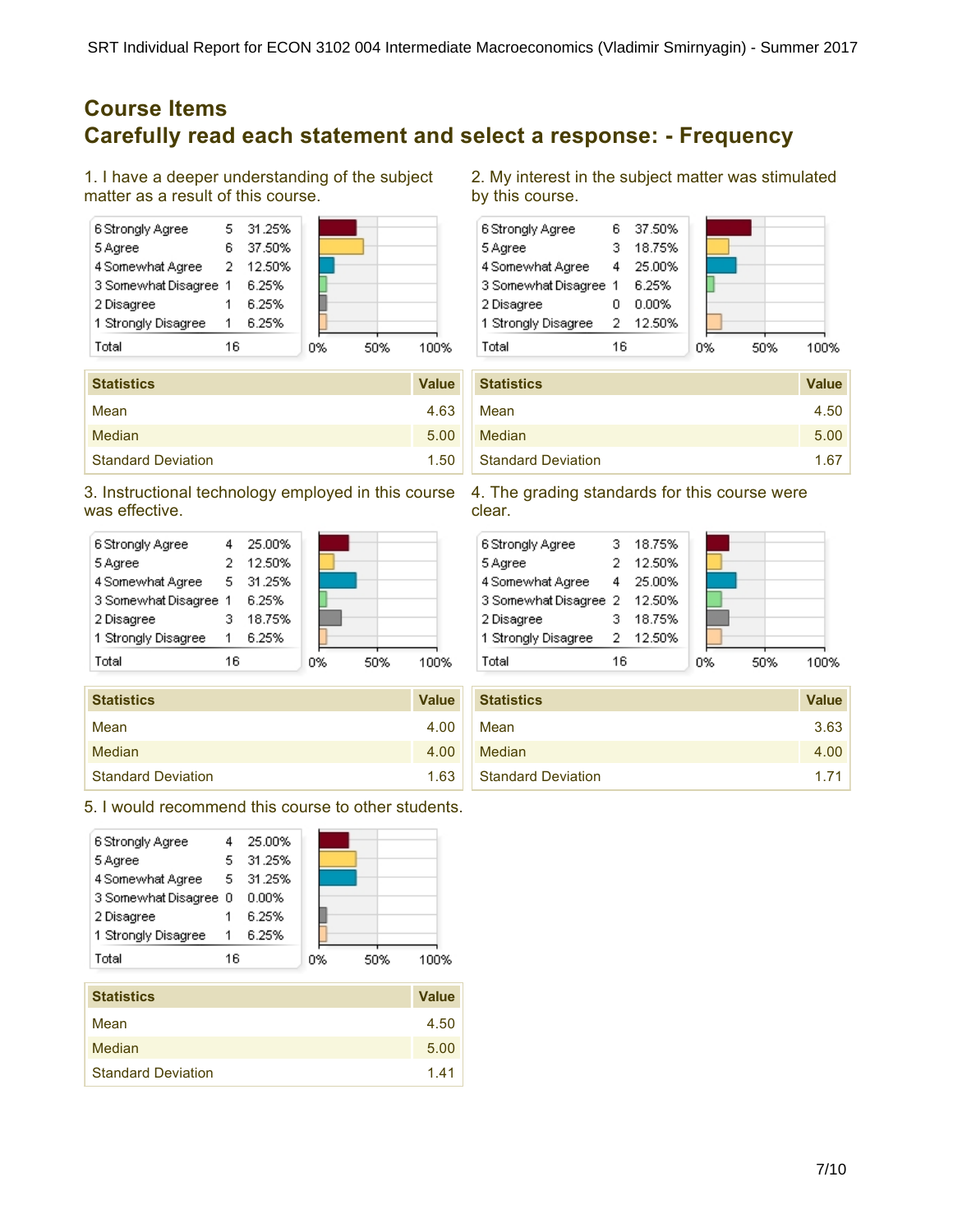## **Approximately how many hours per week do you spend working on homework, reading, and projects for this course?**

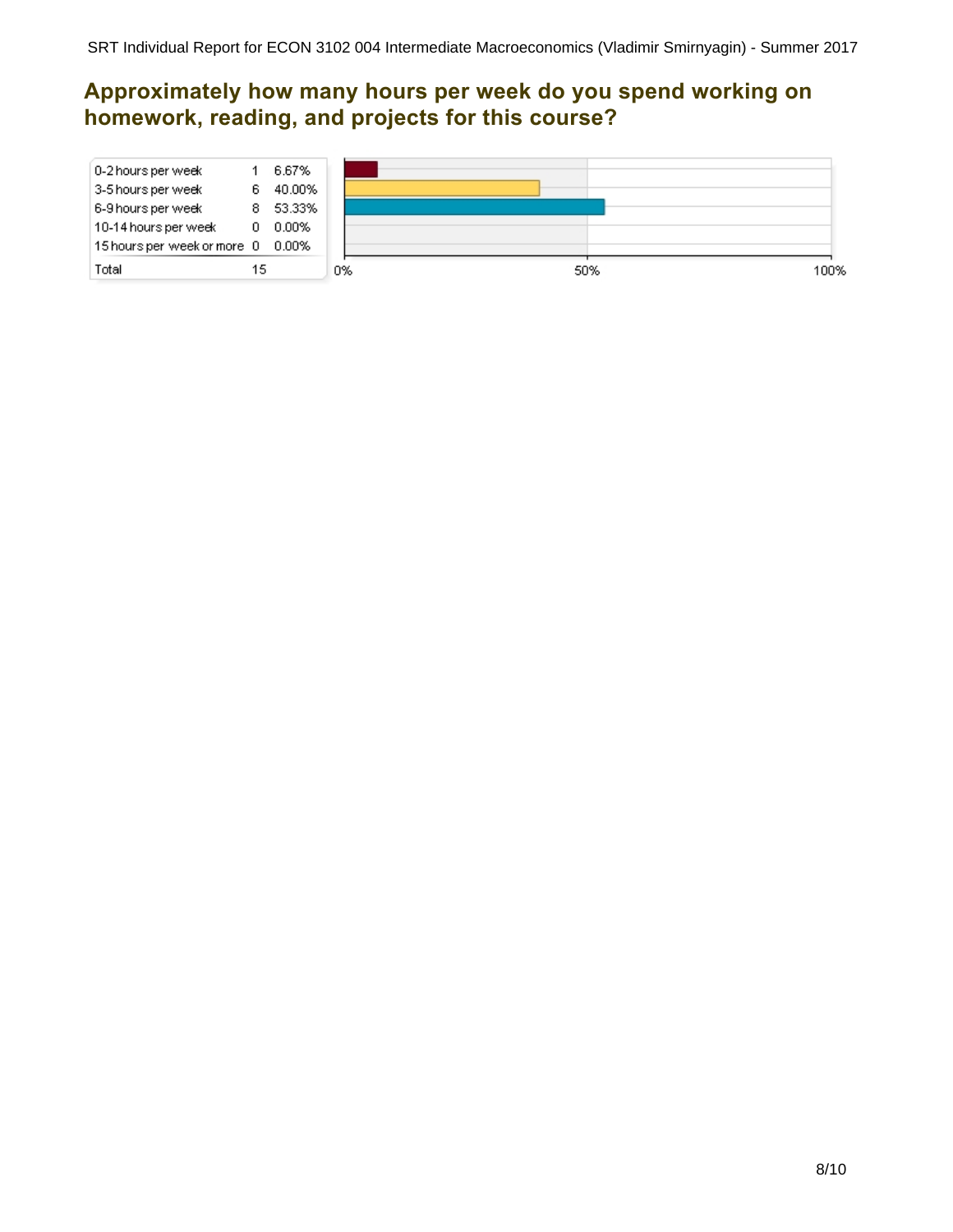## **How would you rate the physical environment in which you take this class, especially the classroom facilities, including your ability to see, hear, concentrate and participate?**